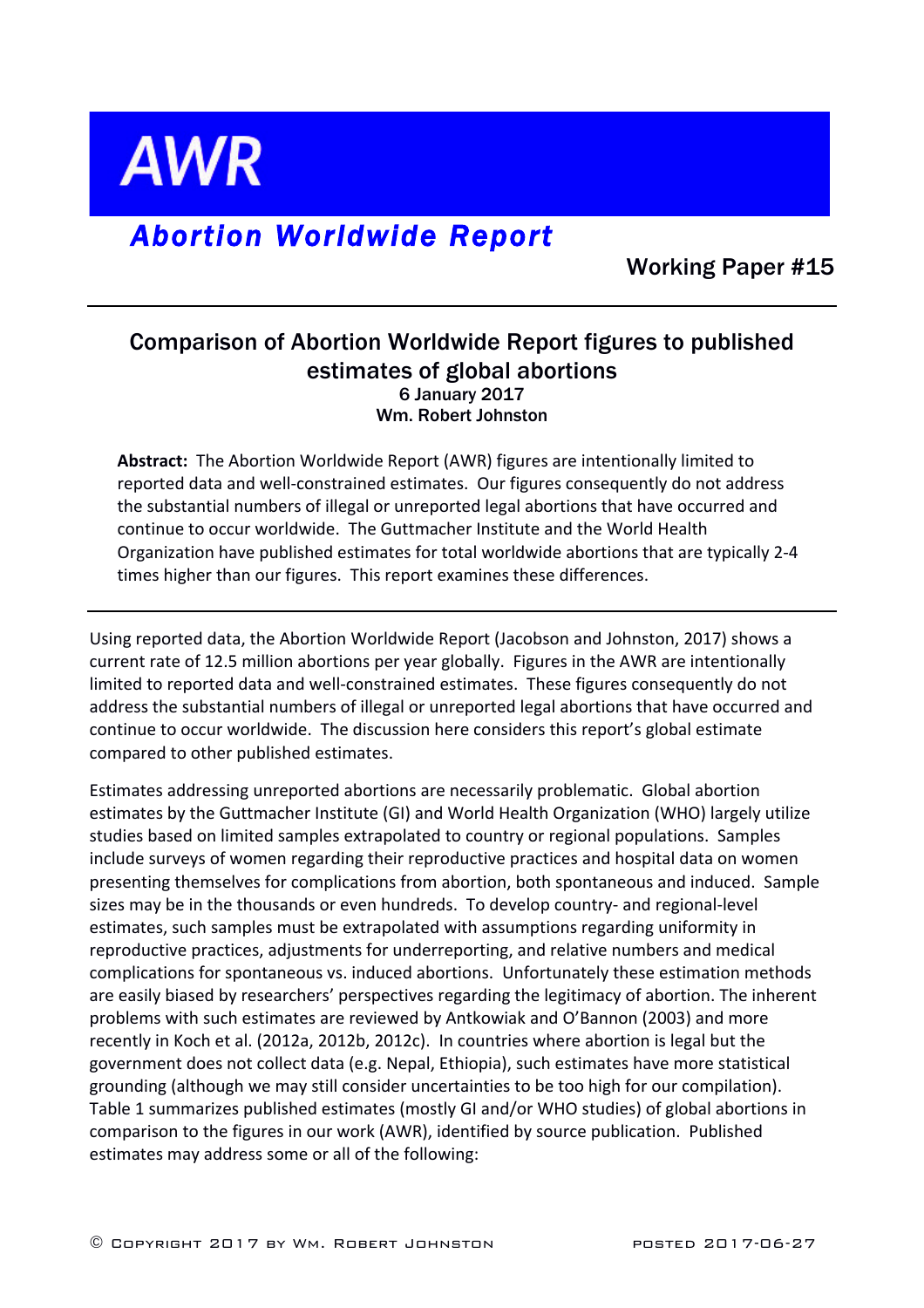- legal and reported abortions (most analogous to our work),
- legal abortions (including those unreported),
- illegal abortions,
- "unsafe" abortions (those deemed particularly hazardous to women by the researchers, typically similar in numbers to illegal abortions), and
- total abortions.

Some of these estimates as published include confidence intervals (in parentheses in Table 1) in addition to a nominal estimate. Several figures for legal abortions are totals of country-level abortion data reported in the source publication, making these totals a lower limit to world abortions (and thus indicated by ">"). The last column gives, for each published source, the ratio of the claimed or implied total abortions to our figures for the same year.

Figure 1 shows our figures for 1955-2015 and published estimates with error bars. Note that Sedgh et al. (2016) (hereafter S16) significantly revised their estimates upward relative to prior estimates by the same authors. These new estimates notably were reported with large error bars on the high side but not the low side. As these are the global estimates currently preferred by the pro-abortion community, we will address these estimates in particular.



Figure 1. Main published estimates of global abortions (with error bars) compared to figures from this work (AWR).

It is beyond the scope of this work and the AWR to review the estimation methodologies employed in the GI and WHO studies. For now we suggest that the criticisms by Antkowiak and O'Bannon (2003), while addressing earlier work such as Henshaw et al. (1999), largely apply as well to the later studies up to and including S16. However, we can provide some insight on the plausibility of the S16 claims in light of the AWR database.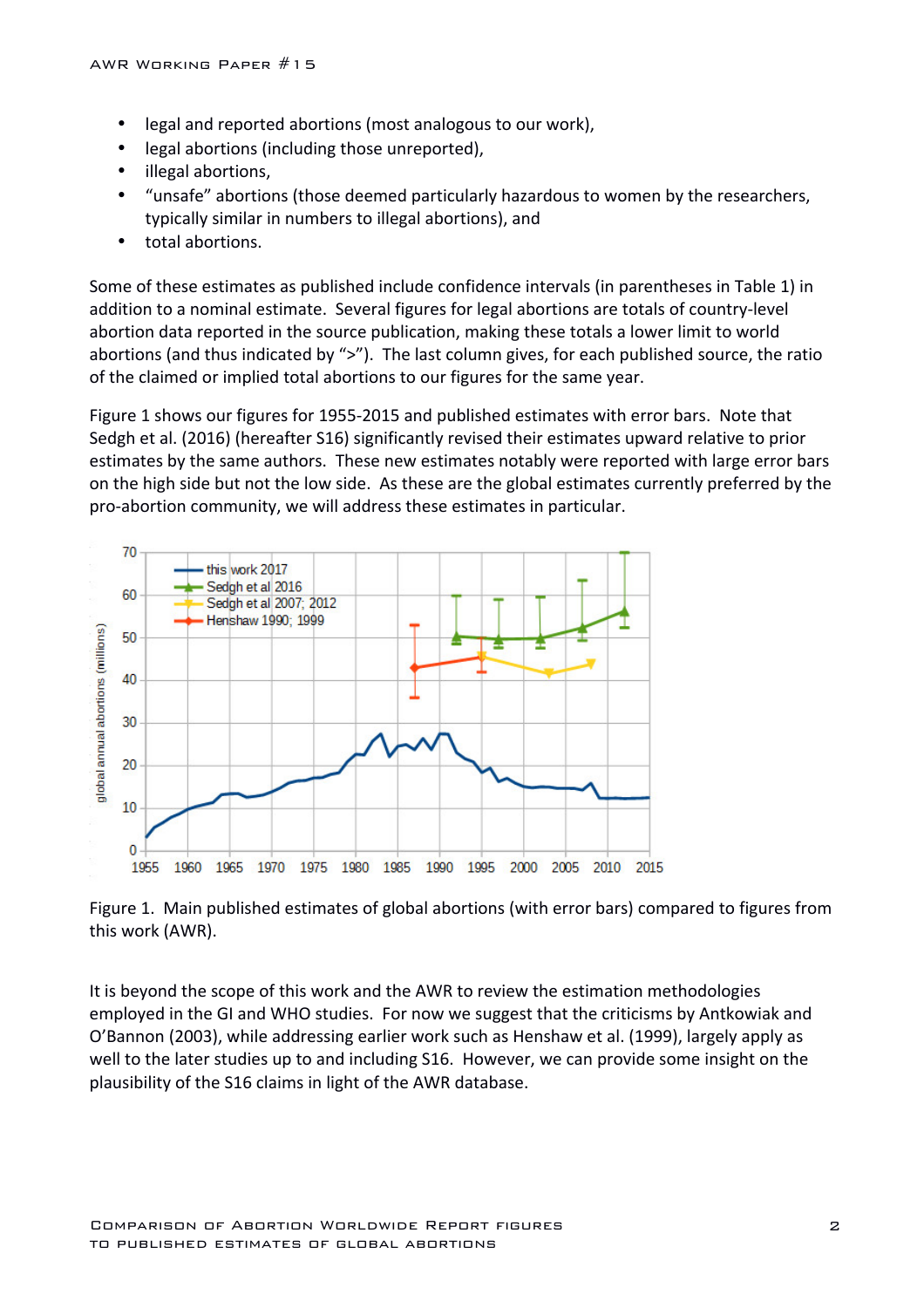| year | legal                                             |                                    | Published estimates of global abortions (millions) | ratio of claimed     |                     |                 |                                                       |                         |
|------|---------------------------------------------------|------------------------------------|----------------------------------------------------|----------------------|---------------------|-----------------|-------------------------------------------------------|-------------------------|
|      | abortions,<br><b>AWR</b><br>figures<br>(millions) | legal and<br>reported<br>abortions | legal<br>abortions                                 | illegal<br>abortions | unsafe<br>abortions | total abortions | source                                                | total to AWR<br>figures |
| 1985 | 24.60                                             |                                    |                                                    |                      |                     |                 |                                                       |                         |
| 1986 | 25.01                                             |                                    | 33 (30-40)                                         |                      |                     |                 |                                                       |                         |
| 1987 | 23.79                                             | 22                                 | 28 (26-31)                                         | $15(10-22)$          |                     | 43 (36-53)      | <b>Henshaw (1990)</b>                                 | $1.81(1.51-2.23)$       |
| 1988 | 26.44                                             |                                    |                                                    |                      |                     |                 |                                                       |                         |
| 1989 | 23.79                                             |                                    |                                                    |                      |                     |                 |                                                       |                         |
| 1990 | 27.52                                             |                                    |                                                    |                      |                     |                 |                                                       |                         |
| 1991 | 27.46                                             |                                    |                                                    |                      |                     |                 |                                                       |                         |
| 1992 | 23.11                                             |                                    |                                                    |                      |                     |                 | 50.4 (48.6-59.9) Sedgh et al. (2016) 2.18 (2.10-2.59) |                         |
| 1993 | 21.67                                             |                                    |                                                    |                      | 19-20               |                 | WHO (2007)                                            | >1.90 (1.88-            |
| 1994 | 20.94                                             |                                    |                                                    |                      |                     |                 |                                                       |                         |
| 1995 | 18.41                                             |                                    | 25.6                                               | 19.9                 |                     | 45.5 (42-50)    | Henshaw et al.<br>(1999)                              | 2.47 (2.28-2.72)        |
|      |                                                   |                                    |                                                    |                      | 19                  |                 | Grimes et al.                                         | >2.03                   |
|      |                                                   |                                    |                                                    |                      | 20                  | 45.6            | Sedgh et al. (2012) 2.48                              |                         |
| 1996 | 19.50                                             |                                    | >16.6                                              |                      |                     |                 | Sedgh et al.                                          |                         |
| 1997 | 16.31                                             |                                    |                                                    |                      |                     |                 | 49.7 (47.7-59.0) Sedgh et al. (2016) 3.05 (2.93-3.62) |                         |
| 1998 | 17.10                                             |                                    |                                                    |                      |                     |                 |                                                       |                         |
| 1999 | 15.96                                             |                                    |                                                    |                      |                     |                 |                                                       |                         |
| 2000 | 15.14                                             |                                    |                                                    |                      | 19                  |                 | WHO (2004)                                            | >2.25                   |
| 2001 | 14.86                                             |                                    |                                                    |                      |                     |                 |                                                       |                         |
| 2002 | 15.08                                             |                                    |                                                    |                      |                     |                 | 49.9 (47.6-59.6) Sedgh et al. (2016) 3.31 (3.16-3.95) |                         |
| 2003 | 15.05                                             |                                    |                                                    |                      | 19.7                | 41.6            | Sedgh et al.                                          | 2.76                    |
|      |                                                   |                                    |                                                    |                      | 19.7                |                 | WHO (2007)                                            | >2.31                   |
|      |                                                   |                                    | $>16$                                              |                      |                     |                 | Sedgh et al.                                          |                         |
| 2004 | 14.74                                             |                                    |                                                    |                      |                     |                 |                                                       |                         |
| 2005 | 14.75                                             |                                    |                                                    |                      |                     |                 |                                                       |                         |
| 2006 | 14.71                                             |                                    |                                                    |                      |                     |                 |                                                       |                         |
| 2007 | 14.32                                             |                                    |                                                    |                      |                     |                 | 52.4 (49.4-63.5) Sedgh et al. (2016) 3.66 (3.45-4.43) |                         |
| 2008 | 15.93                                             |                                    |                                                    |                      | 21.6 (20.8-22.3)    |                 | WHO (2008)                                            | >2.36 (2.31-            |
|      |                                                   |                                    | >15.4                                              |                      |                     |                 | Sedgh et al. (2011)                                   |                         |
|      |                                                   |                                    |                                                    |                      | 21.5                | 43.8            | Sedgh et al. (2012) 2.75                              |                         |
| 2009 | 12.44                                             |                                    |                                                    |                      |                     |                 |                                                       |                         |
| 2010 | 12.39                                             |                                    |                                                    |                      |                     |                 |                                                       |                         |
| 2011 | 12.45                                             |                                    |                                                    |                      |                     |                 |                                                       |                         |

## Table 1. Published estimates of global abortions compared to figures from AWR.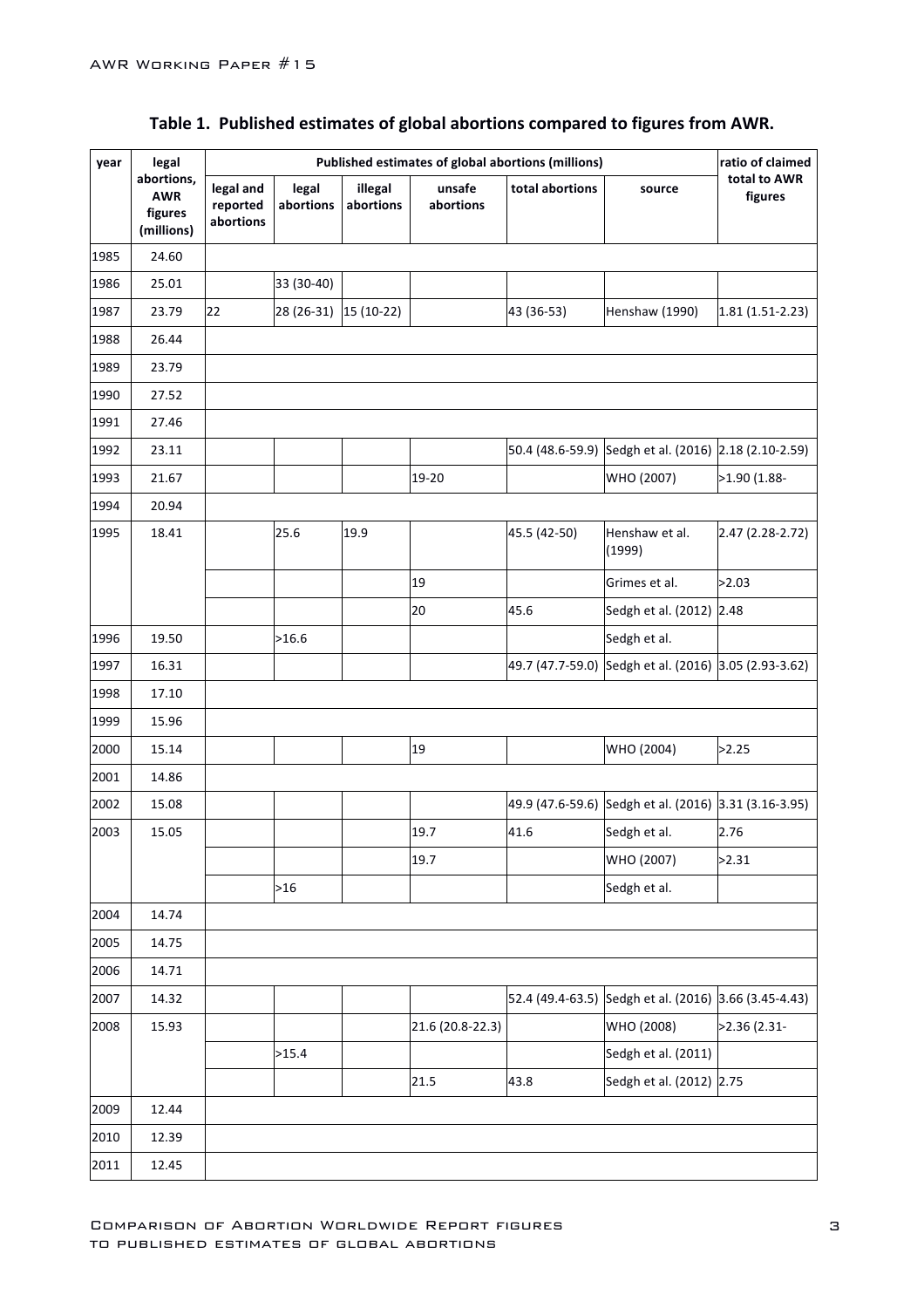| 2012 | 12.33 |  |  | 56.3 (52.4-70.0) Sedgh et al. (2016) 4.57 (4.25-5.68) |  |
|------|-------|--|--|-------------------------------------------------------|--|
| 2013 | 12.40 |  |  |                                                       |  |
| 2014 | 12.43 |  |  |                                                       |  |
| 2015 | 12.55 |  |  |                                                       |  |

First, we review our general findings on abortion trends over time at the country level (Jacobson and Johnston, 2017):

- When a country authorizes abortion, the rise in abortion numbers to near-peak levels is typically rapid, occurring within 5-25 years;
- In the 3-4 decades after peak (or near-peak) levels are attained, some countries exhibit significant drops in abortion levels (40-70%) while others maintain near-peak levels;
- Following the fall of communism in the Warsaw Pact countries (i.e., former Soviet republics and eastern European nations), abortions fell dramatically (70-90%) and usually consistently to the present day.

These findings may be compared to the model of abortion level trends during demographic/fertility transition given in WHO (2011), based on that of Requena (1970). For background, demographic transition describes the typical changes in population dynamics in a country during development:

- similarly high birth and death rates in the pre-development economy, yielding low population growth;
- high birth rate and low death rate in the developing economy, yielding high population growth;
- similarly low birth and death rates in the developed economy, yielding low (or negative) population growth.

In the WHO model of fertility dynamics, the transition in birth rates typically involves:

- low fertility controls (including low abortion rates) and consequent high birth rates in the early stage,
- increase in abortion to a peak as the primary initial means of reducing fertility in the intermediate stage, and
- subsequent decrease in abortions as other contraceptive methods become the primary means of fertility control, sustaining low fertility in the late stage.

This model relies on assumptions regarding the importance of contraception methods as promoted by organizations advocating artificial fertility control. Significantly, the post-peak drop in abortions as optimistically portrayed in the model is only seen to occur in reported country data in about 40% of the non-communist countries for which we could examine trends. This slight prevalence for sustained high abortion levels holds for both developed and developing country groups alike, tending to refute the claim that access to modern contraceptives is a decisive factor in leading to eventual declines in abortion levels. Note that countries that are currently or formerly communist show trends of their own, in exhibiting some of the highest abortion levels during communism followed by drops in levels (those drops being most dramatic in countries where communism is repudiated).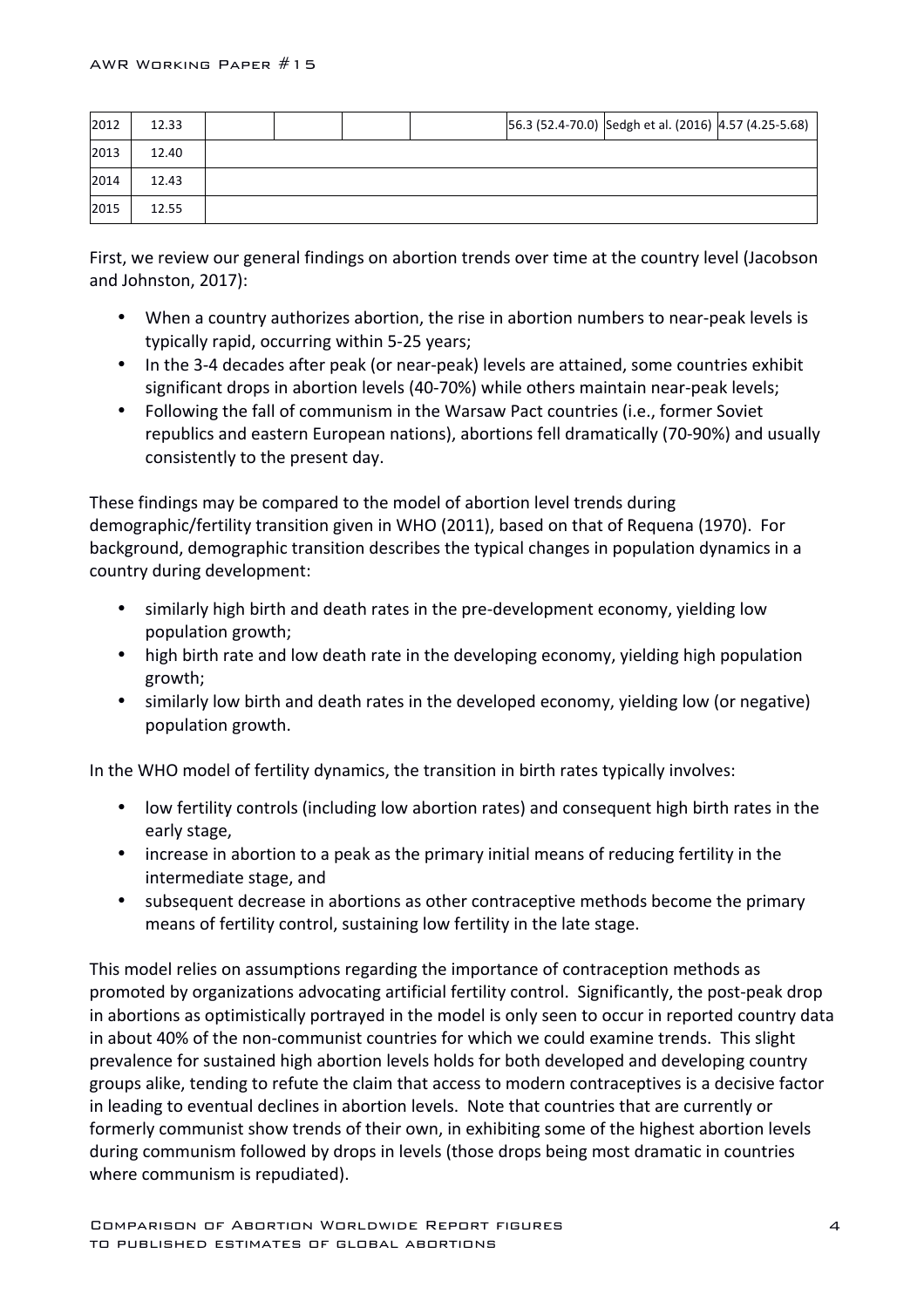Consistent with the optimistic WHO model, many authors from Sachdev (1988) to S16 suggest that developing countries have demonstrated post-peak declines in abortion levels. Again, we do not find post-peak declines to be the typical trend for countries, developed or not. S16 in particular claims that abortion rates are declining in recent decades in developed countries, but this is an artifact of their combining former communist countries with western democracies in their analysis.

S16 addresses abortion trends since 1990 with regional abortion estimates for five 5-year periods: 1990-94, 1995-99, 2000-04, 2005-09, and 2010-14. We calculated trends for countries in the AWR database for the same periods and regions, in terms of raw abortion rates (annual abortions per 1000 total population).

We first present results using country groupings based on similarities in trends identified in this report along with common socio-economic factors. The six country groups, with AWR-included countries or country counts in parentheses, are:

- **Developed, East Asia**—developed economies (Republic of China [Taiwan], Hong Kong, Japan, Republic of Korea, Singapore)
- Developed, North America, Oceania, West Asia-developed economies outside Europe or East Asia (Australia, Bermuda, Canada, Greenland, Israel, New Zealand, United States)
- **Developing, non-communist**—developing countries in Asia, Africa, Latin America, and Oceania (27 countries/territories)
- **Developing, communist**—developing countries currently or formerly communist (P.R. China, Cuba, Mongolia, Vietnam)
- Western Europe-developed economies (22 countries/territories)
- **Former Warsaw Pact**—formerly communist countries of the former Soviet Union and Eastern Europe (31 countries/other areas)

Of the total 2014 population of countries in these groups, the percentage that is in countries covered by the AWR database are:

- Developing, non-communist: 38%
- Developing, communist: 87%
- Remaining groups: >99% each (Developed, East Asia; Developed, North America, Oceania, West Asia; Western Europe; Former Warsaw Pact)

Thus, five of the six groups are well represented in the AWR database. Of the countries not represented in the database, about 90% of their total population is in non-communist developing countries. For that country group, the database includes most of the countries with more permissive abortion policies; most of the countries not covered have restrictive policies. Consequently we have high confidence in results for collective groups apart from developing countries.

For developing groups, the rates calculated here have larger uncertainties: these countries with available abortion data tend to be those with the greatest suspected levels of underreporting, although they do include most of the developing nations with broadly authorized abortion. Table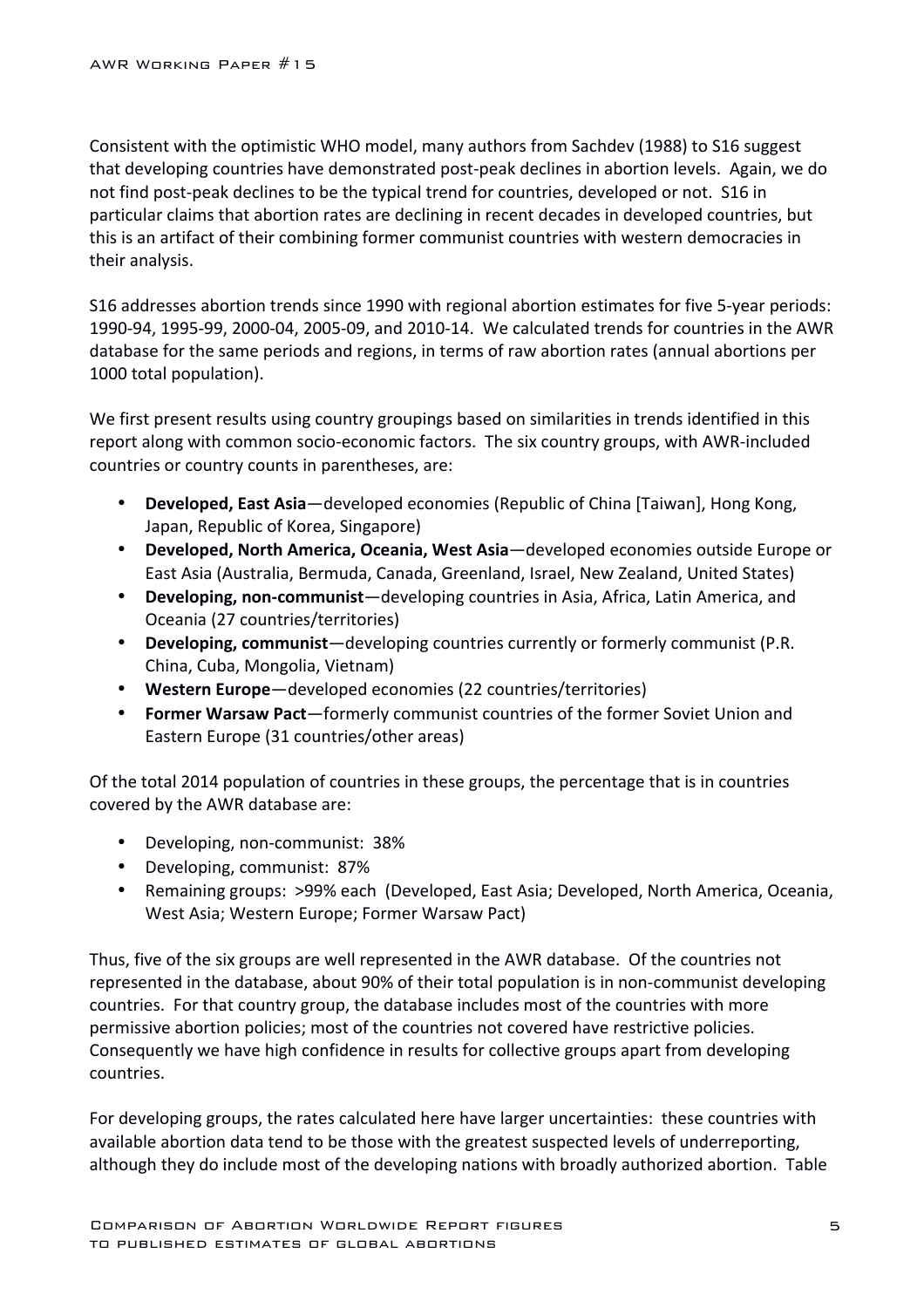2 summarizes known abortions, total population, and raw abortion rates for these groups. For each group, two rows of data are shown: the first is for countries and territories included in the AWR data set, and the second is for countries not included in AWR.

| Group                                   | Number of<br>countries<br>and | <b>Total known</b><br>abortions<br>(millions) | <b>Total population</b><br>(millions) |         |       | <b>Raw abortion rate</b><br>(abortions/1000 total<br>pop./year) | Change in<br>raw abortion<br>rate |              |
|-----------------------------------------|-------------------------------|-----------------------------------------------|---------------------------------------|---------|-------|-----------------------------------------------------------------|-----------------------------------|--------------|
|                                         | territories                   | 1990-2015                                     | 1990                                  | 2014    | 1990  | 2000                                                            | 2010                              | 1990 to 2015 |
| Developed, East                         | 5 AWR                         | 16.1                                          | 195.3                                 | 212.2   | 4.81  | 3.16                                                            | 2.08                              | $-56.8%$     |
| Asia                                    | 1 non-AWR                     | 0.0                                           | 0.4                                   | 0.6     | N/A   | N/A                                                             | N/A                               | N/A          |
| Developed,                              | 7 AWR                         | 38.6                                          | 302.9                                 | 388.6   | 5.98  | 4.51                                                            | 3.52                              | $-41.1%$     |
| North America,<br>Oceania, West<br>Asia | 9 non-AWR                     | 0.0                                           | 0.4                                   | 0.6     | N/A   | N/A                                                             | N/A                               | N/A          |
| Developing, non-                        | 27 AWR                        | 25.2                                          | 1,067.6                               | 1,557.1 | 0.84  | 0.81                                                            | 0.60                              | $-28.6%$     |
| communist                               | 129 non-AWR                   | 0.0                                           | 1,576.0                               | 2,517.6 | N/A   | N/A                                                             | N/A                               | N/A          |
| Developing,                             | 4 AWR                         | 230.7                                         | 1,215.2                               | 1,463.1 | 12.09 | 5.48                                                            | 4.77                              | $-60.5%$     |
| communist                               | 7 non-AWR                     | 0.0                                           | 123.9                                 | 209.5   | N/A   | N/A                                                             | N/A                               | N/A          |
| Western Europe                          | 22 AWR                        | 23.3                                          | 378.0                                 | 417.2   | 2.40  | 2.27                                                            | 2.36                              | $-1.7%$      |
|                                         | 17 non-AWR                    | 0.0                                           | 1.2                                   | 2.2     | N/A   | N/A                                                             | N/A                               | N/A          |
| Former Warsaw                           | <b>31 AWR</b>                 | 95.5                                          | 410.5                                 | 409.1   | 20.10 | 8.77                                                            | 4.83                              | $-76.0%$     |
| Pact                                    | 2 non-AWR                     | 0.0                                           | 0.0                                   | 0.2     | N/A   | N/A                                                             | N/A                               | N/A          |
| All countries                           | <b>96 AWR</b>                 | 429.4                                         | 3,569.4                               | 4,447.3 | 7.70  | 3.80                                                            | 2.88                              | $-62.6%$     |
|                                         | 165 non-AWR                   | 0.0                                           | 1,701.9                               | 2,730.7 | N/A   | N/A                                                             | N/A                               | N/A          |
| World total                             | 261                           | 429.4                                         | 5,271.3                               | 7,177.9 | N/A   | N/A                                                             | N/A                               | N/A          |

Table 2. Known abortions, populations, and raw abortion rates for world groups, **from AWR data**

Figure 2 shows raw abortion rates for these groups for 1990-2015. By far the highest abortion rates are for those groups formerly or currently communist, and these groups have also shown the larger percentage declines in abortion rates in this time period: 76% for the former Warsaw Pact group and 61% for the developing communist group. The next greatest decline is in developed countries outside Europe, followed by a moderate decline in the available noncommunist developing nation data; these groups show declines of 29% to 57%. Western Europe, however, is unique among groups in having a stable cumulative raw abortion rate for the last 25 years. Group-level raw abortion rates in 2015 vary by a factor of eight, or by a factor of 2.4 apart from the developing non-communist group. Rates at the country level vary to even greater degrees. (Note that relative differences in raw abortion rates will differ from differences in abortion rates per female population of child-bearing age; however, the effect on the comparisons from use of raw abortion rate is less than a factor of 2.)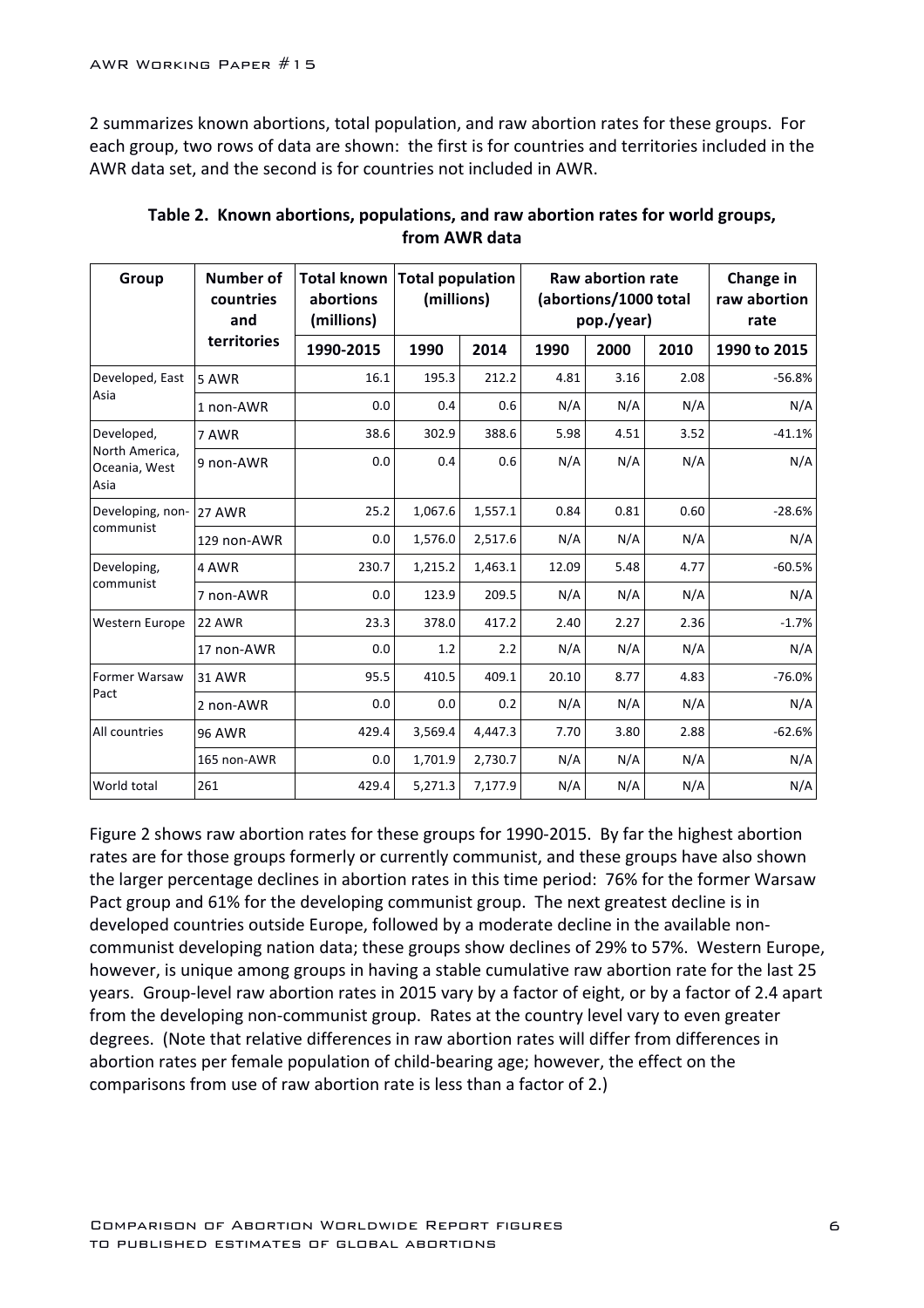

Figure 2. Raw abortion rates from AWR data for groups used in Table 2.

The S16 study divides the world into 18 regions based more on geography, and estimates each region's abortions for 5 time periods of 5-years each, collectively spanning from 1990 to 2014. Ten of these regions are mostly developing non-communist regions; these ten regions accounted for 53% of the world's population in 2012, but account for 58% of the world's 2012 abortions as estimated by S16. For these 18 regions, Table 3 gives raw abortion rates for five years based on the AWR database abortion figures and based on the S16 abortion estimates. For each region, the table also gives the count of countries (or territories) represented in the AWR database and included in the AWR region. The range from the lowest to highest raw abortion rate for these regions is only 1.66, a phenomenal degree of uniformity given that these regions include the widely varying economic, cultural, and religious backgrounds of Africa, Latin America, the Middle East, and south central Asia. Further, the average change in abortion rate for these regions from 1992 to 2012, as estimated by S16, is an 11% increase, with a range from a 16% decrease to a 35% increase. 

| Regions used in S16 |                  | Raw abortion rates based on AWR database |      |      |      |      |                  |       | Raw abortion rates derived from S16 |       |       |       |  |  |
|---------------------|------------------|------------------------------------------|------|------|------|------|------------------|-------|-------------------------------------|-------|-------|-------|--|--|
|                     | Country<br>count | 1992                                     | 1997 | 2002 | 2007 | 2012 | Country<br>count | 1992  | 1997                                | 2002  | 2007  | 2012  |  |  |
| AFRICA-EAST         | 4                | 0.86                                     | 0.98 | 0.98 | 1.11 | 0.81 | 18               | 6.93  | 6.95                                | 7.57  | 7.30  | 7.61  |  |  |
| AFRICA-MIDDLE       | 0                | N/A                                      | N/A  | N/A  | N/A  | N/A  | 9                | 6.54  | 6.84                                | 7.00  | 6.94  | 7.48  |  |  |
| AFRICA-NORTH        | 1                | 2.35                                     | 1.96 | 1.54 | 1.45 | 1.37 | 6                | 8.54  | 8.26                                | 8.37  | 8.70  | 9.23  |  |  |
| AFRICA-SOUTH        | 1                | 0.03                                     | 0.54 | 1.44 | 1.88 | 1.67 | 5                | 6.56  | 8.04                                | 7.56  | 9.01  | 8.87  |  |  |
| AFRICA-WEST         | 0                | N/A                                      | N/A  | N/A  | N/A  | N/A  | 16               | 5.73  | 5.93                                | 6.05  | 6.43  | 6.88  |  |  |
| AMER-CARIBBEAN      | 8                | 5.65                                     | 5.19 | 4.38 | 4.13 | 4.33 | 15               | 14.66 | 13.83                               | 13.14 | 15.01 | 14.45 |  |  |
| AMER-CENTRAL        | 4                | 0.09                                     | 0.14 | 0.13 | 0.16 | 0.24 | 8                | 6.80  | 6.97                                | 7.19  | 8.08  | 8.21  |  |  |
| AMER-NORTH          | 4                | 5.68                                     | 4.77 | 4.33 | 3.95 | 3.23 | $\overline{2}$   | 5.60  | 4.95                                | 4.38  | 3.89  | 3.44  |  |  |

|  | Table 3. Raw abortion rates for regions used in S16, based on AWR and on S16 estimates. |  |  |  |  |  |  |  |
|--|-----------------------------------------------------------------------------------------|--|--|--|--|--|--|--|
|--|-----------------------------------------------------------------------------------------|--|--|--|--|--|--|--|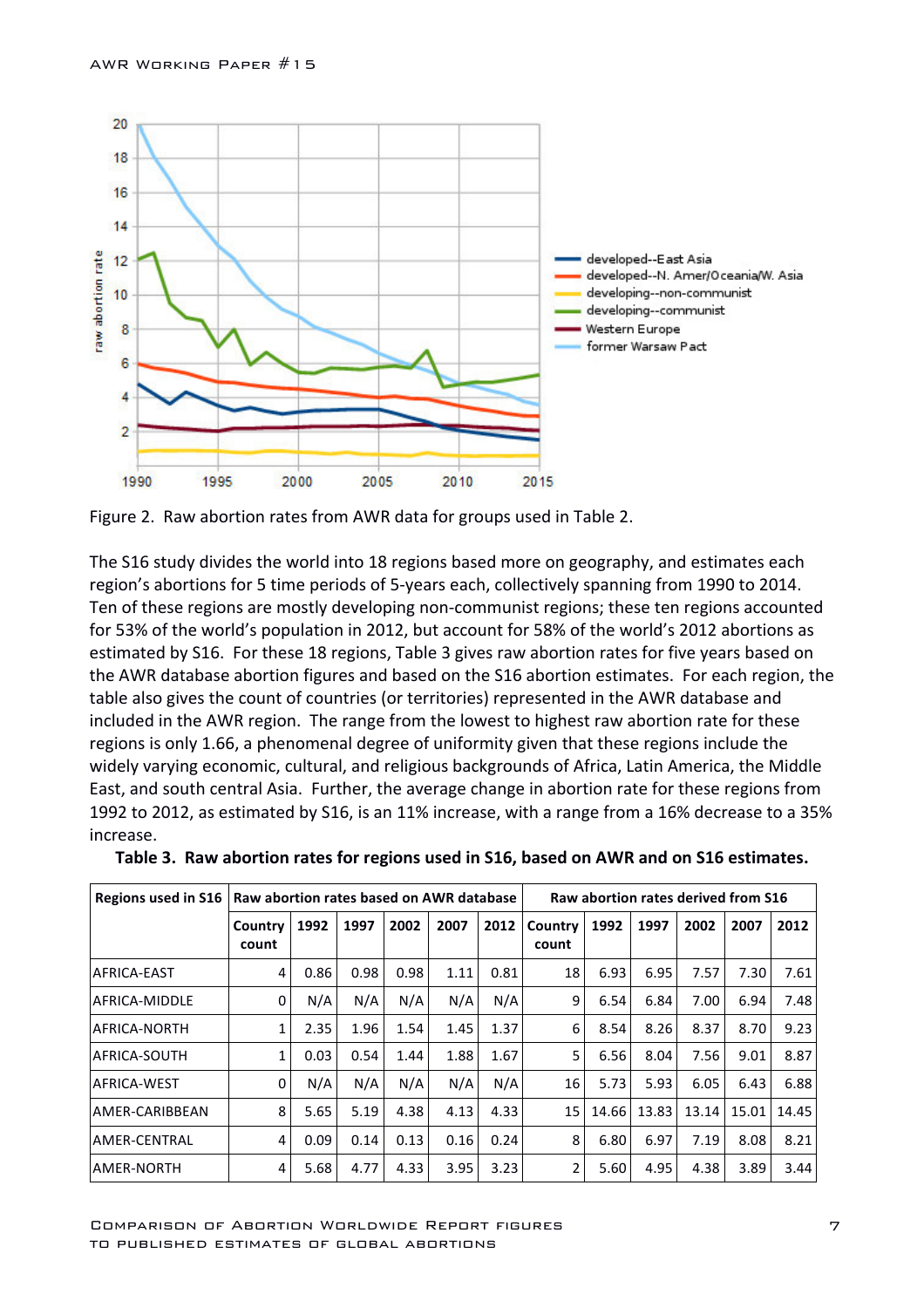| AMER-SOUTH             | 3              | 0.20  | 0.47  | 0.39 | 0.27 | 0.17 | 12 | 10.09 | 10.49 | 10.62 | 11.25 | 11.44 |
|------------------------|----------------|-------|-------|------|------|------|----|-------|-------|-------|-------|-------|
| ASIA-EAST              | 6              | 8.98  | 5.64  | 5.05 | 5.30 | 4.61 | 6  | 10.78 | 9.22  | 8.23  | 8.37  | 8.24  |
| ASIA-<br>SOUTH/CENTRAL | 7              | 1.34  | 0.95  | 0.90 | 0.76 | 0.67 | 14 | 7.78  | 7.44  | 7.53  | 7.83  | 8.83  |
| ASIA-SOUTHEAST         | $\overline{2}$ | 17.07 | 16.83 | 9.26 | 6.32 | 3.52 | 10 | 11.15 | 10.47 | 9.37  | 8.57  | 8.35  |
| ASIA-WEST              | 8              | 5.48  | 4.36  | 1.70 | 1.67 | 1.48 | 18 | 9.53  | 10.16 | 9.62  | 8.21  | 7.98  |
| EUROPE-EAST            | 11             | 18.73 | 12.64 | 9.31 | 6.91 | 5.00 | 10 | 19.33 | 16.88 | 13.58 | 11.51 | 8.91  |
| EUROPE-NORTH           | 14             | 4.06  | 3.53  | 3.36 | 3.38 | 3.08 | 9  | 4.30  | 4.24  | 4.18  | 4.12  | 3.00  |
| EUROPE-SOUTH           | 13             | 3.43  | 2.36  | 2.02 | 2.05 | 1.85 | 12 | 8.33  | 7.58  | 6.14  | 5.40  | 5.14  |
| EUROPE-WEST            | 6              | 2.09  | 2.04  | 2.16 | 2.07 | 2.02 | 6  | 2.78  | 2.72  | 3.21  | 3.17  | 3.17  |
| <b>OCEANIA</b>         | 4              | 4.56  | 4.63  | 4.41 | 4.06 | 3.30 | 9  | 3.65  | 3.40  | 3.18  | 2.97  | 2.79  |

Table 4 gives cumulative results for several overlapping collections of S16 regions. These collections are (with numbers of S16 regions in parentheses):

- Africa (5), Latin America (3), and Asia (4)—these include mostly developing countries and contribute the most to S16 total world estimates;
- mostly developing  $(12)$  or developed  $(6)$ ;
- mostly communist or ex-communist (3); and
- $\bullet$  world total (18).

The range of abortion rates between these collected regions is far greater in the AWR results than in the S16 estimates.

| <b>Groupings of</b>                 | Raw abortion rates based on AWR database |       |      |      |      | Raw abortion rates derived from S16 |                  |       |       |      |       |       |
|-------------------------------------|------------------------------------------|-------|------|------|------|-------------------------------------|------------------|-------|-------|------|-------|-------|
| regions used in S16                 | Country<br>count                         | 1992  | 1997 | 2002 | 2007 | 2012                                | Country<br>count | 1992  | 1997  | 2002 | 2007  | 2012  |
| Africa                              | 6                                        | 0.49  | 0.81 | 1.39 | 1.70 | 1.48                                | 54               | 6.88  | 7.01  | 7.23 | 7.39  | 7.75  |
| Latin America                       | 15                                       | 1.11  | 1.06 | 0.89 | 0.84 | 0.90                                | 35               | 9.59  | 9.82  | 9.91 | 10.69 | 10.80 |
| Asia                                | 23                                       | 6.22  | 4.13 | 3.42 | 3.35 | 2.81                                | 48               | 9.60  | 8.74  | 8.19 | 8.17  | 8.49  |
| Mostly developing                   | 38                                       | 2.45  | 2.09 | 1.45 | 1.18 | 0.94                                | 131              | 8.46  | 8.30  | 8.20 | 8.27  | 8.72  |
| Mostly developed                    | 41                                       | 4.10  | 3.48 | 3.25 | 3.08 | 2.67                                | 38               | 5.21  | 4.76  | 4.36 | 3.99  | 3.62  |
| Mostly communist<br>or ex-communist | 17                                       | 10.79 | 6.88 | 5.77 | 5.57 | 4.67                                | 16               | 12.35 | 10.56 | 9.13 | 8.87  | 8.35  |
| World total                         | 96                                       | 6.59  | 4.52 | 3.70 | 3.43 | 2.83                                | 185              | 9.23  | 8.52  | 7.99 | 7.91  | 8.02  |

| Table 4. Raw abortion rates for groupings of regions used in S16, |
|-------------------------------------------------------------------|
| based on AWR and on S16 estimates.                                |

The S16 estimated raw abortion rates for Africa, Latin America, and south central-southwest Asia are shown in Figure 2 (dotted lines), compared to those from the AWR database (solid lines) for the six groups described above. Note that the S16 estimated rates are similar for the three very different developing regions, as well as far greater than the known current rates for any of the six regions described above—even higher than the rates in communist or formerly communist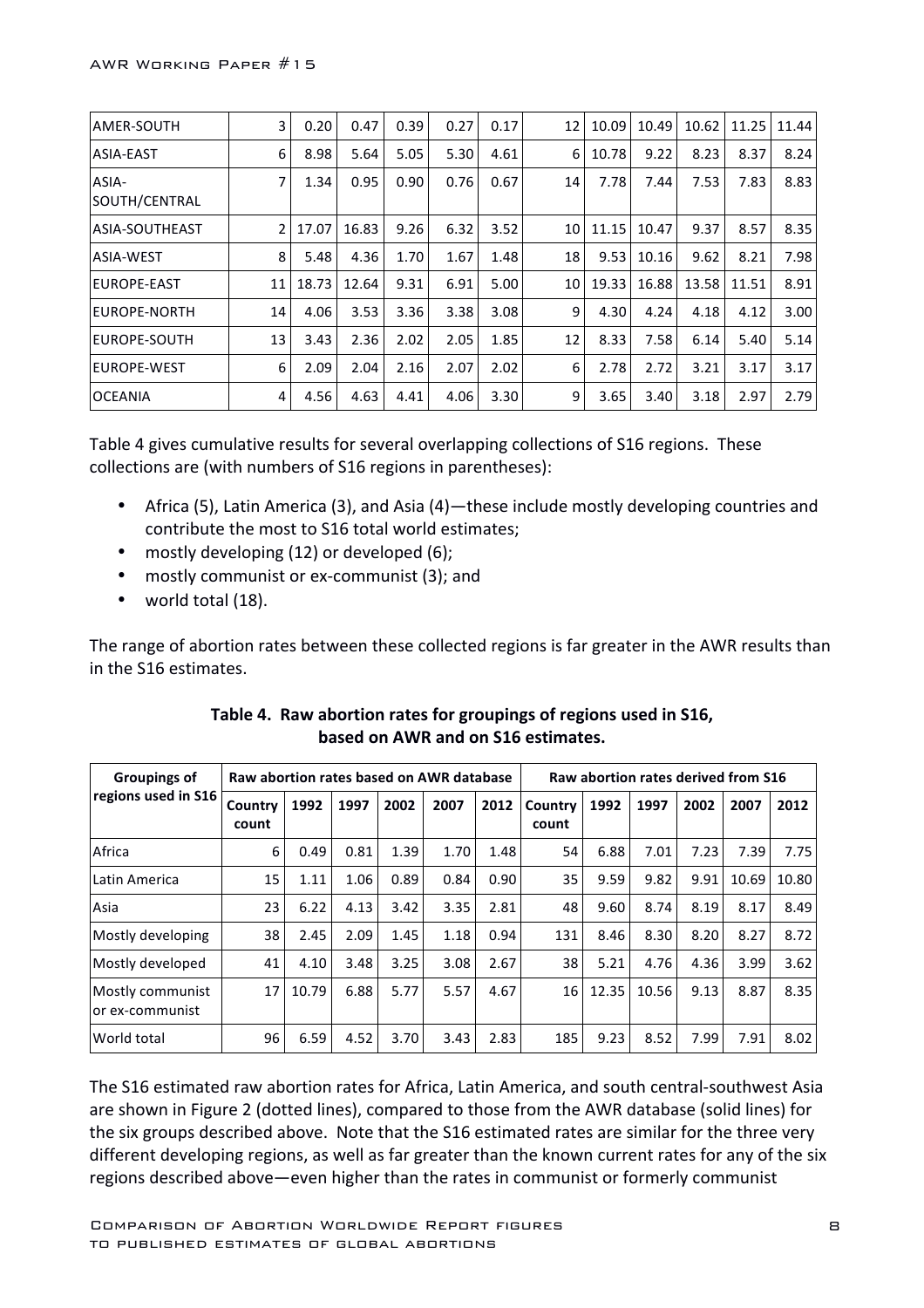regions in the last decade. To be clear: for the S16 estimates for developing regions to be true, they would require regional abortion rates greater than the documented abortion rates for any major world region. In fact, they would have to exceed on average all but the highest 5% of known country-level rates for the last 5 years (see Figure 4). Further, these rates in regions where abortion is mostly illegal would have to be higher than rates in regions where abortion is authorized and even encouraged or subsidized.

There is no doubt that illegal or unreported abortions, not represented in the AWR database, are occurring in substantial numbers in the developing world. However, comparison to the very wide range of abortion behaviors for the 100 countries in the AWR database shows that the S16 estimates are extremely implausible, both by having too little variation between regions and by being too high in an absolute sense. These conclusions are consistent with other studies that yield much lower abortion rates in some developing nations based on more empirical data and fewer subjective assumptions than the GI and WHO studies (e.g. Koch et al., 2012b).



Figure 3. Raw abortion rates from AWR data (solid lines) for the six country groups in Table 2, and S16 estimates for developing regions (dotted lines) in Table 4.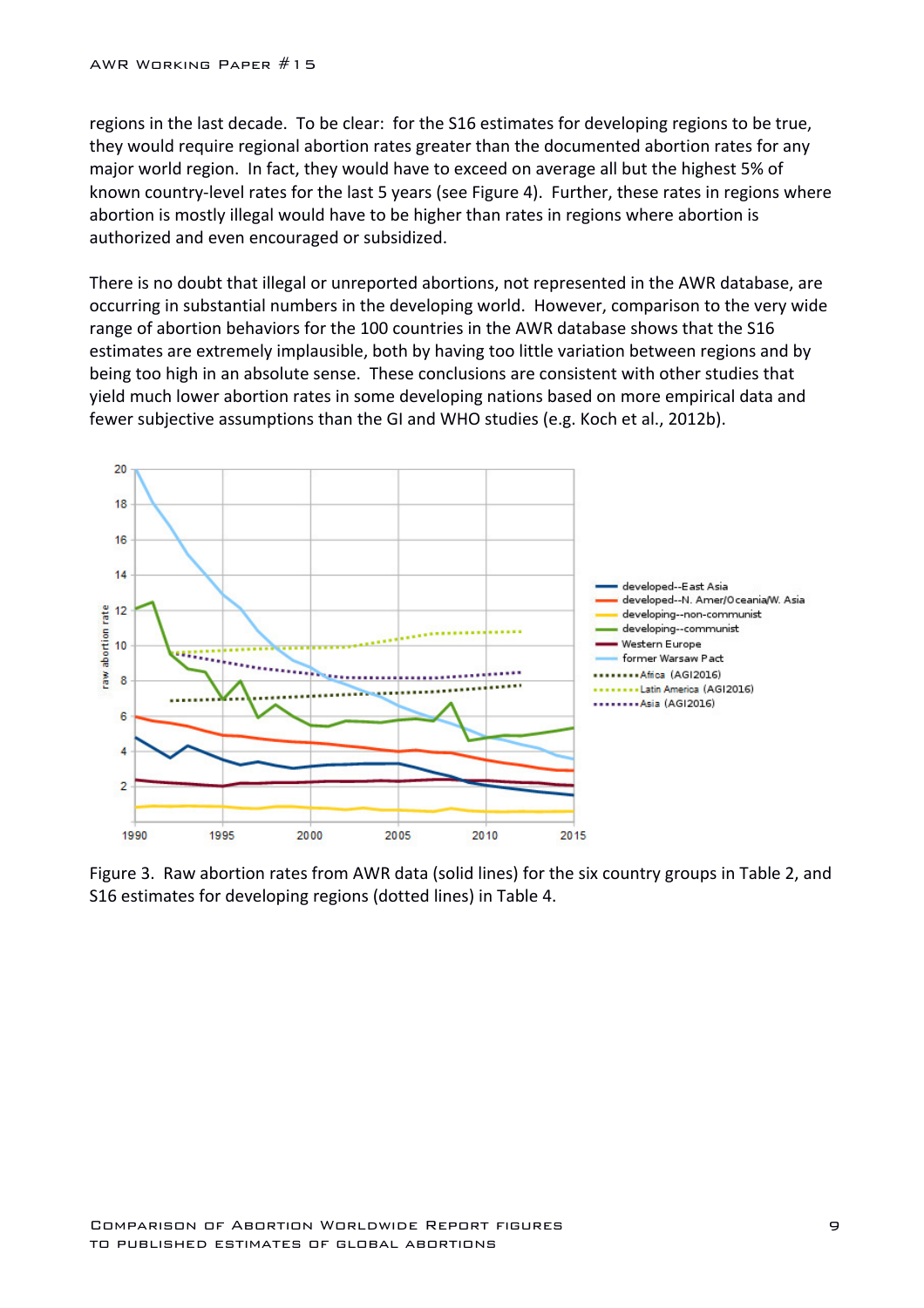

Figure 4. Same as Fig. 3, expanding the abortion rate range 0-12 and showing the 95<sup>th</sup> percentile raw abortion rate for countries in the AWR database.

The limited variations of S16's estimated abortion rates across developing regions also results from insufficient samples, forcing the authors to use data from other regions or time periods to build estimates:

- Middle Africa estimates are based on 2 studies covering 2010-2014, with no observations for the other four time periods;
- Of the five Africa regions, no observations for 1990-1994 are used outside Northern Africa (likely most or all of these are for Tunisia);
- No observations are used for Central America or South America for 2010-2014;
- Of the 50 time period/geographic region combinations corresponding mostly to noncommunist developing countries (5 time periods for each of the 10 regions), 13 have no observations and 8 have only 1-2 observations.

It is highly likely that the assumptions used by S16 to turn small samples into global estimates are tainted by an underlying assumption that abortion is practiced at similar levels by women regardless of accessibility, legality, or culture.

Finally, in Table 5 we illustrate several possible values of global annual abortions given different applications of AWR-derived rates. We do not advocate these alternate figures as estimates, but we do note that they offer possible limits of plausibility, all outside the range of estimates in S16.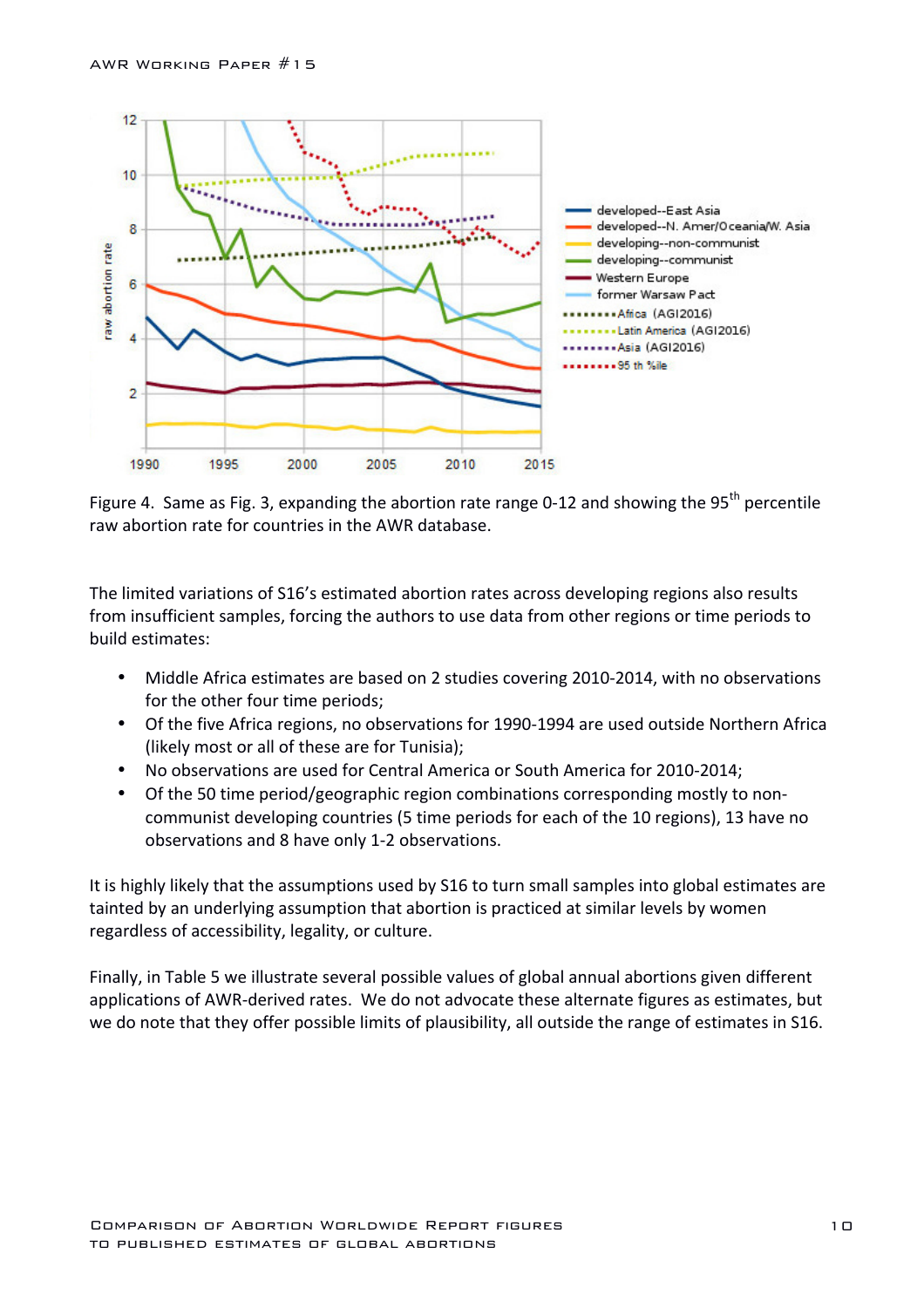| (1) AWR results for countries in the AWR database; no contribution<br>from non-AWR countries                                                  | 12.5             |
|-----------------------------------------------------------------------------------------------------------------------------------------------|------------------|
| (2) AWR results for AWR countries; for non-AWR countries, use the<br>average raw abortion rate for the Table 1 group of country<br>membership | 15.2             |
| (3) same as (2), except for the non-communist developing group (both<br>AWR and non-AWR countries), use world average rate                    | 21.3             |
| (3) same as (2), except for the non-communist developing group use<br>the highest rate for any of the other 5 groups                          | 34.5             |
| S <sub>16</sub> estimate                                                                                                                      | 56.3 (52.4-70.0) |

### **Table 5: Annual global abortions in 2015 (in millions)**

#### **References**

\_\_\_\_\_\_\_\_\_\_\_\_\_\_\_\_\_

- Antkowiak, Laura, and Randall K. O'Bannon, 2003, "World abortion estimates: An audit, Part I-What are the numbers, and where do they come from?," *National Right to Life News*, on line at *NRLC* [http://www.nrlc.org/archive/news/2003/NRL02/laura.html].
- Grimes, D. A., J. Benson, S. Singh, M. Romero, B. Ganatra, F. E. Okonofua, and I. H. Shah (2006), Unsafe abortion: The preventable pandemic, The Lancet, 368:1908.
- Henshaw, S. K. (1990), Induced abortion: A world review, *Family Planning Perspectives*, 22(2):76-89.
- Henshaw, S. K., S. Singh, and T. Haas (1999), The incidence of abortion worldwide, *International Family Planning Perspectives*, 25(Sup):S30-S38.
- Jacobson, T. J., and W. R. Johnston, eds. (2017), *Abortion Worldwide Report*, on line at *Global Life Campaign* [https://www.globallifecampaign.com/abortion-worldwide-report].
- Koch, E., J. Thorp, M. Bravo, S. Gatica, C. X. Romero, H. Aguilera, and I. Ahlers (2012a), Women's educational level, maternal health facilities, abortion legislation and maternal deaths: A natural experiment in Chile from 1957 to 2007, *PLoS ONE* 7(5):e36613 [doi:10.1371/journal.pone.0036613].
- Koch, E., J. Thorp, M. Bravo, and S. Gatica, on behalf of the CMMRI (2012), Response to Guttmacher Institute criticisms by Koch et al. on the impact of abortion restrictions on maternal mortality in Chile, on line at *Scribd* [https://www.scribd.com/document/94847841/Response-to-Guttmacher-Institutecriticisms-by-Koch-et-al-on-the-Impact-of-Abortion-Restrictions-on-Maternal-Mortality-in-Chile].
- Koch, E., P. Aracena, S. Gatica, M. Bravo, A. Huerta-Zepeda, and B. C. Calhoun (2012c), Fundamental discrepancies in abortion estimates and abortion-related mortality: A reevaluation of recent studies in Mexico with special reference to the International Classification of Diseases, *International Journal of Women's Health*, 2012:4:613-623.
- Requena, M. (1970), Abortion in Latin America, in *Abortion in a Changing World*, ed. by R. E. Hall, Columbia Univ. Press (New York, NY).
- Sachdev, P. (1988), Abortion trends: An international review, in *International Handbook on Abortion*, ed. by P. Sachdev, Greenwood Press (New York, NY), 1-21.
- Sedgh, G., S. K. Henshaw, S. Singh, A. Bankole, and J. Drescher (2007a), Legal abortion worldwide: Incidence and recent trends, *International Family Planning Perspectives*, 33(3):106-116.
- Sedgh, G., et al. (2007b), *The Lancet*, 370:1338
- Sedgh, G., S. Singh, S. K. Henshaw, and A. Bankole (2011), Legal abortion worldwide in 2008: Levels and recent trends, *International Perspectives on Sexual and Reproductive Health*, 37(2):84-94.